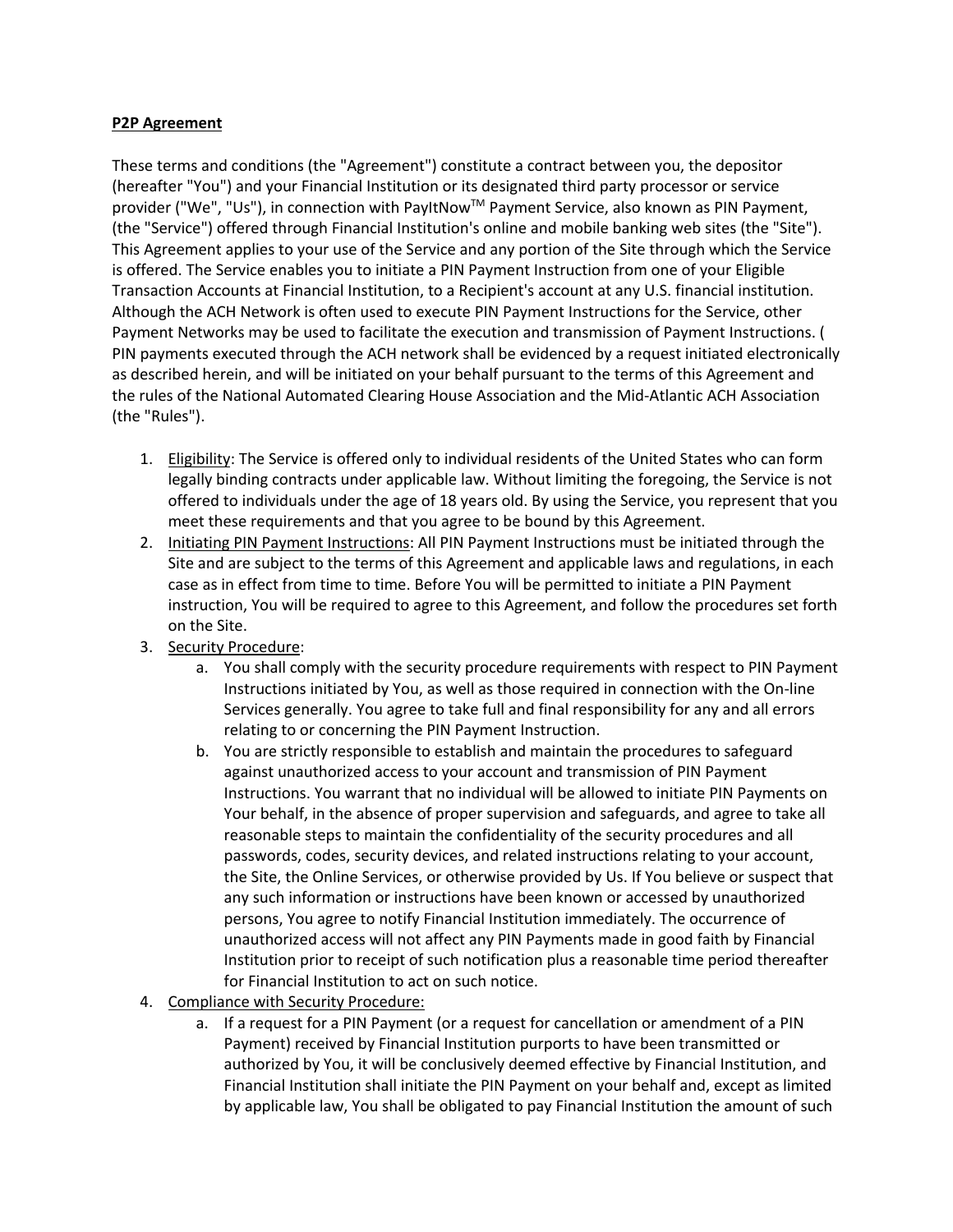PIN Payment even though the PIN Payment (or request) was not authorized by You, provided Financial Institution accepted the PIN Payment in good faith and acted in compliance with the security procedure referred to in this Agreement with respect to such PIN Payment. Financial Institution shall conclusively be deemed to have complied with that part of such procedure if the password entered in connection with the on-line session associated with the initiation of a request for a PIN Payment matches the password associated with Your Account on the Site.

- b. If a request for a PIN payment (or request for cancellation or amendment of a PIN Payment) received by Financial Institution was transmitted or authorized by You, You shall pay Financial Institution the amount of the PIN Payment, whether or not Financial Institution complied with the security procedure with respect to that PIN Payment and whether or not that PIN Payment was erroneous in any respect or that error would have been detected if Financial Institution had complied with such procedure.
- 5. Payment Authorization and Remittance:
	- a. By providing us with names and mobile phone numbers and/or email addresses of Recipients to whom you wish to direct payments, you authorize us to follow the PIN Payment Instructions that we receive through the Service.
	- b. When we receive a PIN Payment Instruction from you, you authorize us to debit your Eligible Transaction Account and remit funds on your behalf. You also authorize us to credit your Eligible Transaction Account for the receipt of payments returned to us because the processing of your PIN Payment Instruction could not be completed.
	- c. We will use reasonable efforts to complete all your PIN Payment Instructions properly. However, we shall incur no liability if we are unable to complete any transaction because of the existence of any one or more of the following circumstances:
		- i. If, through no fault of ours, the Eligible Transaction Account does not contain sufficient funds to complete the PIN Payment Instruction or the PIN Payment Instruction would exceed the credit limit of your overdraft account;
		- ii. The Service is not working properly and you know or have been advised by us about the malfunction before you execute the PIN Payment Instruction;
		- iii. The payment is refused or returned by Recipient or Recipient's Financial Institution
		- iv. You have not provided us with the correct information, including but not limited to the correct PIN Payment Instructions or Eligible Transaction Account information, or the correct name, mobile phone number or email address of the Recipient to whom you are initiating a PIN Payment Instruction; and/or
		- v. Circumstances beyond our control (such as, but not limited to, fire, flood, network or system downtime, issues with the financial institution or interference from an outside force) which prevent the proper execution of the PIN Payment Instruction.
	- d. It is the responsibility of the Sender and the Recipient to ensure the accuracy of any information that they enter into the Service (including but not limited to the PIN Payment Instructions and name, mobile phone number and/or email address for the Receiver to whom you are attempting to send the PIN Payment Instruction), and for informing us as soon as possible if they become aware that this information is inaccurate. We will make a reasonable effort to stop or recover a payment made to the wrong person or entity once informed, but we do not guarantee such stoppage or recovery and will bear no responsibility or liability for damages resulting from incorrect information entered by the Sender or Recipient.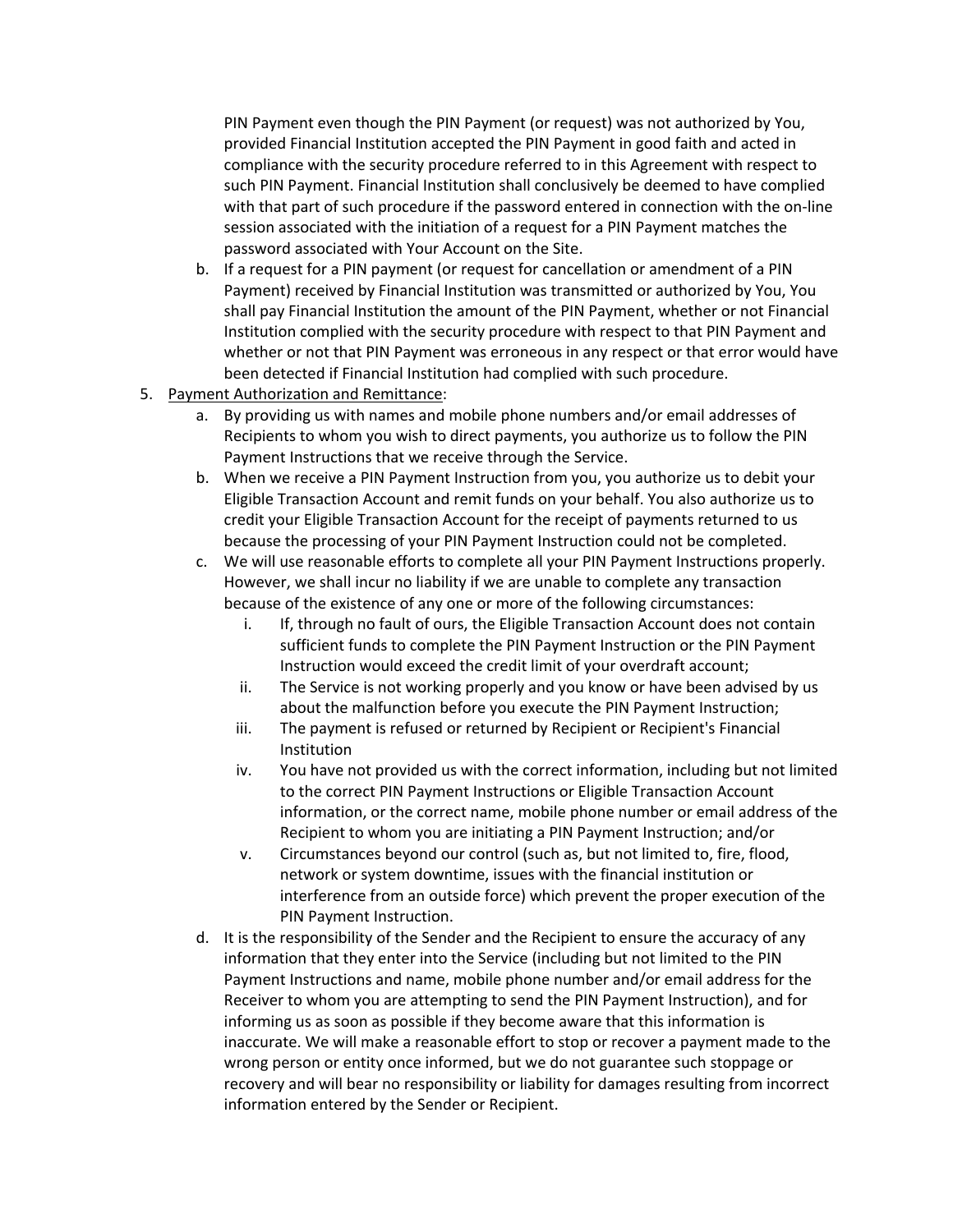- e. You agree that your authorization provided on the Site is conclusive evidence that with regard to each PIN Payment, You authorize and are empowered to authorize Us to submit the PIN Payments on your behalf
- 6. Your Representations and Agreements; Indemnity: With respect to each and every request for a PIN Payment initiated by You, You represent and warrant to Us and agree that:
	- a. You are authorized to initiate such request for a PIN Payment and hereby authorize Us to initiate each PIN Payment requested by you in the amount provided that:
	- b. Such authorization is operative at all relevant times, including without limitation
		- i. at the time you establish the pre-authorization on the Site,
		- ii. at the time you initiate a PIN payment, and
		- iii. at the time of transmittal or debiting by Us as provided herein.
	- c. Your PIN Payments are not prohibited as set forth in Section 7. You shall perform Your obligations under this Agreement in accordance with all applicable laws and regulations, including the sanctions laws administered by OFAC, and
	- d. You shall comply with and perform all of your obligations described in any other applicable Agreement. You shall indemnify Us against any loss, liability or expense (including attorneys' fees and expenses) resulting from or arising out of any breach or any of the foregoing representations or agreements.
- 7. Prohibited Payments: The following types of payments are prohibited through the Service, and we have the right but not the obligation to monitor for, block, cancel and/or reverse such payments:
	- a. Payments to persons or entities located in prohibited territories (including any territory outside of the United States);
	- b. Payments that violate any law, statute, ordinance or regulation;
	- c. Payments related to: (1) tobacco products, (2) prescription drugs and devices; (3) narcotics, steroids, controlled substances or other products that present a risk to consumer safety; (4) drug paraphernalia; (5) ammunition, firearms, or firearm parts or related accessories; (6) weapons or knives regulated under applicable law; (7) goods or services that encourage, promote, facilitate or instruct others to engage in illegal activity; (8) goods or services that are sexually oriented; (9) goods or services that promote hate, violence, racial intolerance, or the financial exploitation of a crime; (10) goods or services that defame, abuse, harass or threaten others; (11) goods or services that include any language or images that are bigoted, hateful, racially offensive, vulgar, obscene, indecent or discourteous; (12) goods or services that advertise or sell to, or solicit others; or (13) goods or services that infringe or violate any copyright, trademark, right of publicity or privacy or any other proprietary right under the laws of any jurisdiction;
	- d. Payments related to gambling, gaming and/or any other activity with an entry fee and a prize, including, but not limited to casino games, sports betting, horse or greyhound racing, lottery tickets, other ventures that facilitate gambling, games of skill (whether or not it is legally defined as a lottery) and sweepstakes;
	- e. Payments relating to transactions that (1) support pyramid or Ponzi schemes, matrix programs, other "get rich quick" schemes or multi-level marketing programs, (2) are associated with purchases of real property, annuities or lottery contracts, lay-away systems, off-shore banking or transactions to finance or refinance debts funded by a credit card, (3) are for the sale of items before the seller has control or possession of the item, (4) constitute money-laundering or terrorist financing; (5) are associated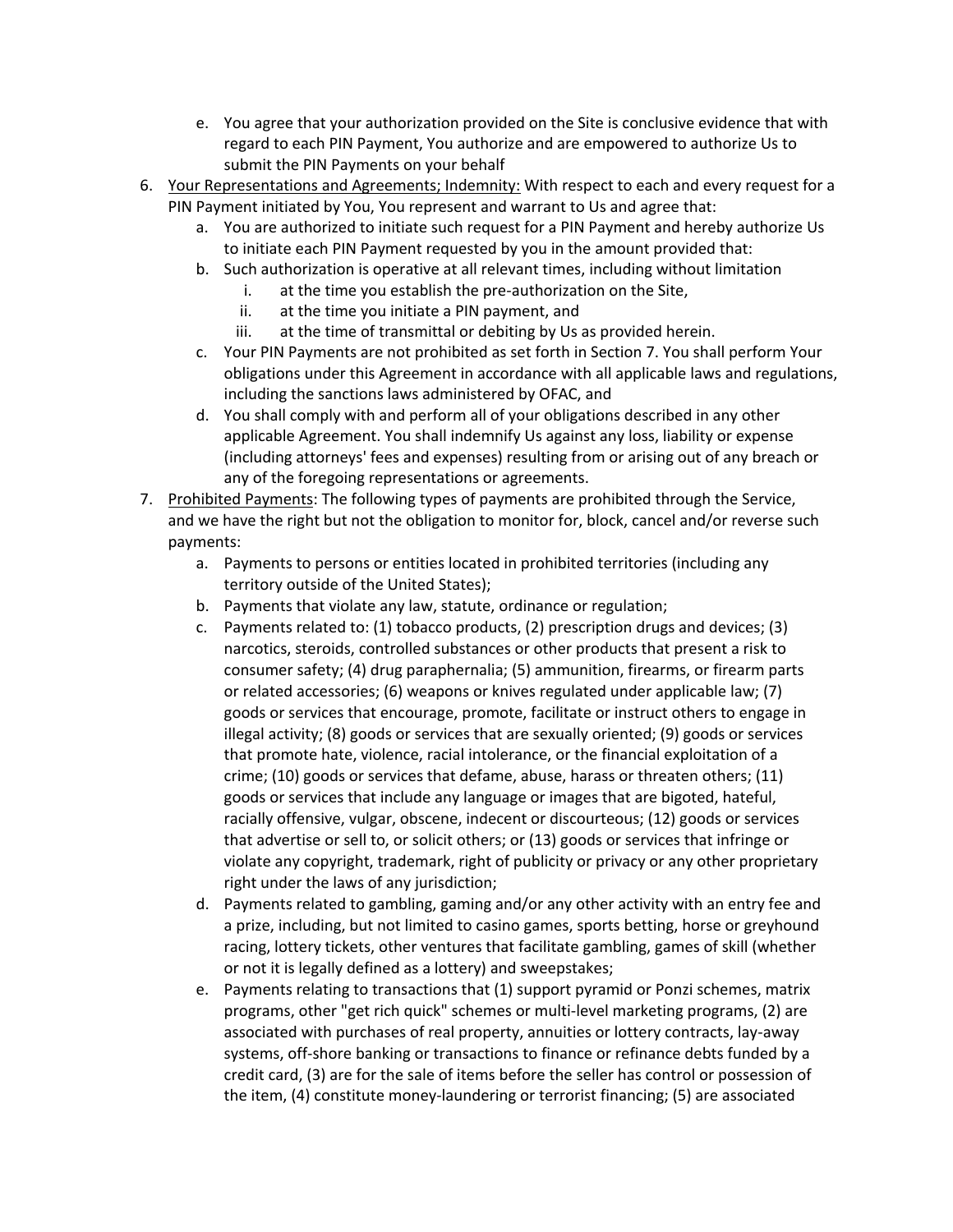with the following "money service business" activities: the sale of traveler's checks or money orders, currency dealers or exchanges or check cashing, or (6) provide credit repair or debt settlement services;

- f. Tax payments and court ordered payments including but not limited to Alimony and Child Support.
- g. In addition to the above-referenced prohibited payments, we may also block and/or reverse payments that involve donations or payments to any charity or non-profit organization unless we have performed appropriate due diligence on and investigation of such charity or non-profit organization and have determined its legitimacy, in our sole discretion. In no event shall we or our independent contractors or other third parties to whom we assign or delegate rights or responsibilities be liable for any claims or damages resulting from your scheduling of prohibited payments. We have no obligation to research or resolve any claim resulting from a prohibited payment. All research and resolution for any misapplied, misposted or misdirected prohibited payments will be your sole responsibility and not ours. We encourage you to provide notice to us by the methods described in section 7 above of any violations of this section or the Agreement generally.
- 8. Our Responsibilities, Liability, Limitations on Liability; Indemnity: In the performance of the services required by this Agreement, We shall be entitled to rely solely on the information, representations and warranties provided by You pursuant to this Agreement, and any other applicable agreement or authorization provided by You, and shall not be responsible for the accuracy or completeness thereof. WE SHALL BE RESPONSIBLE ONLY FOR PERFORMING THE SERVICES EXPRESSLY PROVIDED FOR IN THIS AGREEMENT, AND SHALL BE LIABLE ONLY FOR ITS GROSS NEGLIGENCE OR WILLFUL MISCONDUCT IN PERFORMING THOSE SERVICES. We shall not be responsible for Your acts or omissions (including, without limitation, the amount, accuracy, timeliness or transmittal or authorization of any PIN Payments initiated by You) or those of any other person, including without limitation any Federal Reserve Bank, Automated Clearing House or Receiving Depository Financial Institution (including without limitation the return of a PIN Payment by the applicable Receiver or Receiving Depository Financial Institution), and no such person shall be deemed Our agent. You agree to indemnify Us against any loss, liability or expense (including attorneys' fees and expenses) resulting from or arising out of any claim or any person that We are responsible for any act or omission of You or any other person described in this Section 5.
	- a. IN THE EVENT OF OUR LIABILITY, WE SHALL BE LIABLE ONLY FOR YOUR ACTUAL DAMAGES; IN NO EVENT SHALL WE BE LIABLE FOR ANY CONSEQUENTIAL, SPECIAL, INCIDENTAL, PUNITIVE OR INDIRECT LOSS OR DAMAGE WHICH YOU MAY INCUR OR SUFFER IN CONNECTION WITH THIS AGREEMENT, WHETHER OR NOT THE LIKELIHOOD OF SUCH DAMAGES WAS KNOWN OR CONTEMPLATED BY US AND REGARDLESS OF THE LEGAL OR EQUITABLE THEORY OF LIABILITY WHICH YOU MAY ASSERT, INCLUDING, WITHOUT LIMITATION, LOSS OR DAMAGE FROM SUBSEQUENT WRONGFUL DISHONOR RESULTING FROM OUR ACTS OR OMISSIONS PURSUANT TO THIS AGREEMENT.
	- b. Without limiting the generality of the foregoing provisions, We shall be excused from failing to act or delay in acting if such failure or delay is caused by legal constraint, interruption of transmission or communization facilities, equipment failure, war, emergency conditions or other circumstances beyond Our reasonable control. In addition, We shall be excused from failing to transmit or delay in transmitting a PIN Payment if such transmittal would result in Our having exceeded any limitation upon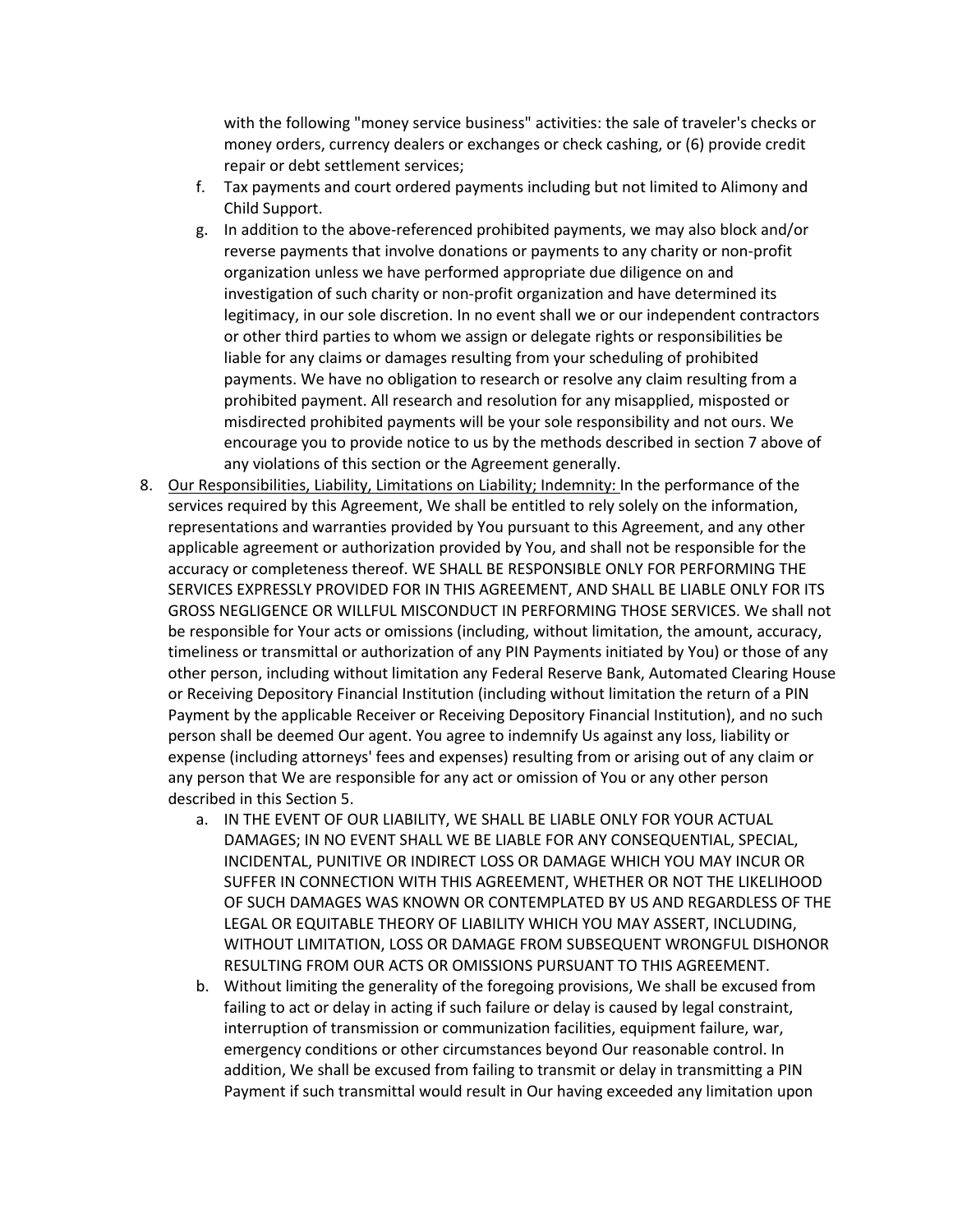Our intra-day net funds position established pursuant to present or future Federal Reserve guidelines or in Our reasonable judgment otherwise violating any provision of any present or future risk control program of Ours, the Federal Reserve or any rule or regulation of any other U.S. governmental regulatory authority.

- c. Subject to the foregoing limitations, Our liability for loss of interest resulting from its error or delay shall be calculated by using a rate equal to the average Federal Funds rate at the Federal Reserve Financial Institution of New York for the period involved. At Our option, payment of such interest may be made by crediting the Account resulting from or arising out of any claim of any person that We are responsible for any act or omission of You or any other person described in Section 5.
- 9. Inconsistency of Name and Account Number: You acknowledge and agree that, if a PIN Payment describes the Receiver inconsistently by name and/or account number, PIN Payment may be made by the Receiving Depository Financial Institution on the basis of the account number supplied by the Recipient, even if it identifies a person different from the named Recipient, and that Your obligation to pay the amount of the PIN Payment to Us is not excused in such circumstances.
- 10. Amendments: From time to time We may amend any of the terms and conditions contained in this Agreement, including without limitation, any cut-off time, any business day. Such amendments shall become effective at the time they are posted unless a delayed effective date is expressly stated in the revision. Any use of the Service after a notice of change or after the posting of a revised version of this Agreement on the Site will constitute your agreement to such changes and revised versions. Additionally, we may, from time to time, revise or enhance the Service and/or related applications, which may render all such prior versions obsolete. Consequently, we reserve the right to terminate this Agreement as to all such prior versions of the Service, and/or related applications, and limit access to only the Service's more recent revisions or enhancements.
- 11. Notices, Instructions, Etc.:
	- a. Except as otherwise expressly provided herein, We shall not be required to act upon any notice or instruction received from You or any other person, or to provide any notice or advice to You or any other person with respect to any matter.
	- b. We shall be entitled to rely on written notice or other written communication (including without limitation electronic information entered on the Site) believed by it in good faith to be genuine and to have been authorized by You, and any such communication shall be conclusively deemed to have been signed by You.
- 12. Cooperation in Loss Recovery Efforts: In the event of any damages for which We or You may be liable to each other or a third party pursuant to the services provided under this Agreement, We and You will undertake reasonable efforts to cooperate with each other, as permitted by applicable law, in performing loss recovery efforts and in connection with any actions that the relevant party may be obligated to defend or elect to pursue against a third party.
- 13. Entire Agreement: This Agreement together with the other agreements governing your use of the website and your Account(s) (including, without limitations, the agreement(s) between Financial Institution and you governing the Account(s)) is the complete and exclusive statement of the agreement between Us and You with respect to the subject matter hereof and supersedes any prior agreement(s) between Us and You with respect to the subject matter. In the event performance of the Services provided herein in accordance with the terms of this Agreement would result in a violation of any present or future statute, regulation or government policy to which We are subject, and which governs or affects the transactions contemplated by this Agreement, then this Agreement shall be deemed amended to the extent